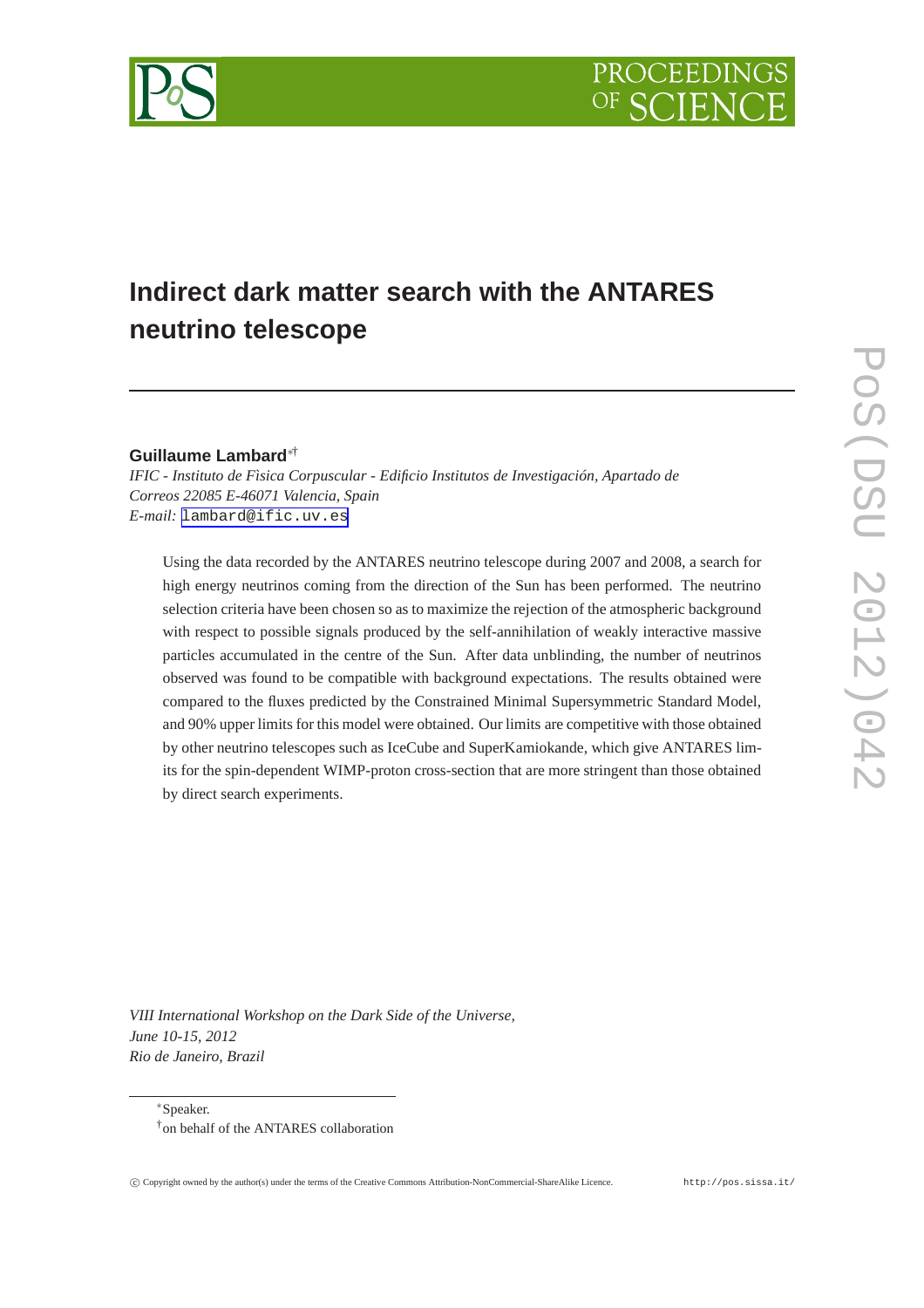# **1. Introduction**

There is compelling evidence that 83% of the matter in the Universe is in the form of nonbaryonic and non-relativistic matter that does interact weakly with the ordinary matter, the so-called dark matter. Much of this evidence comes from its gravitational effects on the motion of galaxies, clusters of galaxies and from the large scale structure of the Universe. The existence of dark matter is a key component of our present standard cosmological model, and results from the study of the CMB anisotropies and gravitational lensing in galaxy clusters further support its existence (for a review of the evidence, candidates and constraints, see [\[1\]](#page-7-0) and [[2\]](#page-7-0)).

One of the most favoured hypothesis is that dark matter is made of weakly interacting massive particles (WIMPs) that are embedded in the visible, baryonic part of the galaxies and surround them in the form of a halo. There are a variety of candidates for WIMPs, among which those provided by theories based on supersymmetry (SUSY) or universal extra dimensions (UED) attract a great deal of interest. In some classes of SUSY, the lightest particle is stable due to the conservation of R-parity that forbid its decay to standard particles, making it a good candidate as a dark matter WIMP.

In addition to its gravitational effects, the search for evidence of the existence of WIMPs is at present performed, on the one hand, by looking for the recoiling products of the elastic scattering of dark matter particles off normal baryonic matter in suitable detectors, the so-called direct searches, and on the other hand, indirectly by the observation of the final products of the possible annihilation of WIMPs that have accumulated in astrophysical objects. WIMPs can scatter elastically in the Sun or the Earth and become trapped in their gravitational potential wells, accumulating in sizeable numbers over the age of the solar system, therefore a very wide region in the Galaxy must have contributed, reducing the dependence on the detailed structure of the dark matter halo. The WIMPs proposed by SUSY are Majorana fermions that can self-annihilate, giving rise to standard particles. Neutrinos will be at the end of the decay chain of the products of the WIMP self-annihilation, they can escape these astrophysical objects and be detected by neutrino telescopes on the Earth.

In this paper, the indirect search for dark matter looking for high energy neutrinos coming from the Sun using the data recorded by the ANTARES neutrino telescope in 2007 and 2008 is reported. The number of neutrinos observed is compared to the neutrino fluxes predicted by the Constrained Minimal Supersymmetric Standard Model (CMSSM) [[3](#page-7-0)], a minimal supersymmetric extension of the Standard Model with supersymmetry-breaking scalar and gaugino masses constrained to be universal at the GUT scale.

The layout of the paper is as follows. In Section [2](#page-2-0), the main features of the ANTARES neutrino telescope and the reconstruction algorithm used in this work are reviewed. In Section [3](#page-2-0), the Monte Carlo simulations of the signal, expected from the investigated WIMP models, and the background, expected from atmospheric muons and neutrinos, are described. In Section [4](#page-3-0), the method used to optimise the criteria to select the sample of neutrino events and reduce the background following a blind data strategy is presented. Finally, the results obtained are discussed in Section [5,](#page-4-0) where limits on the models investigated are imposed from the absence of a dark matter signal.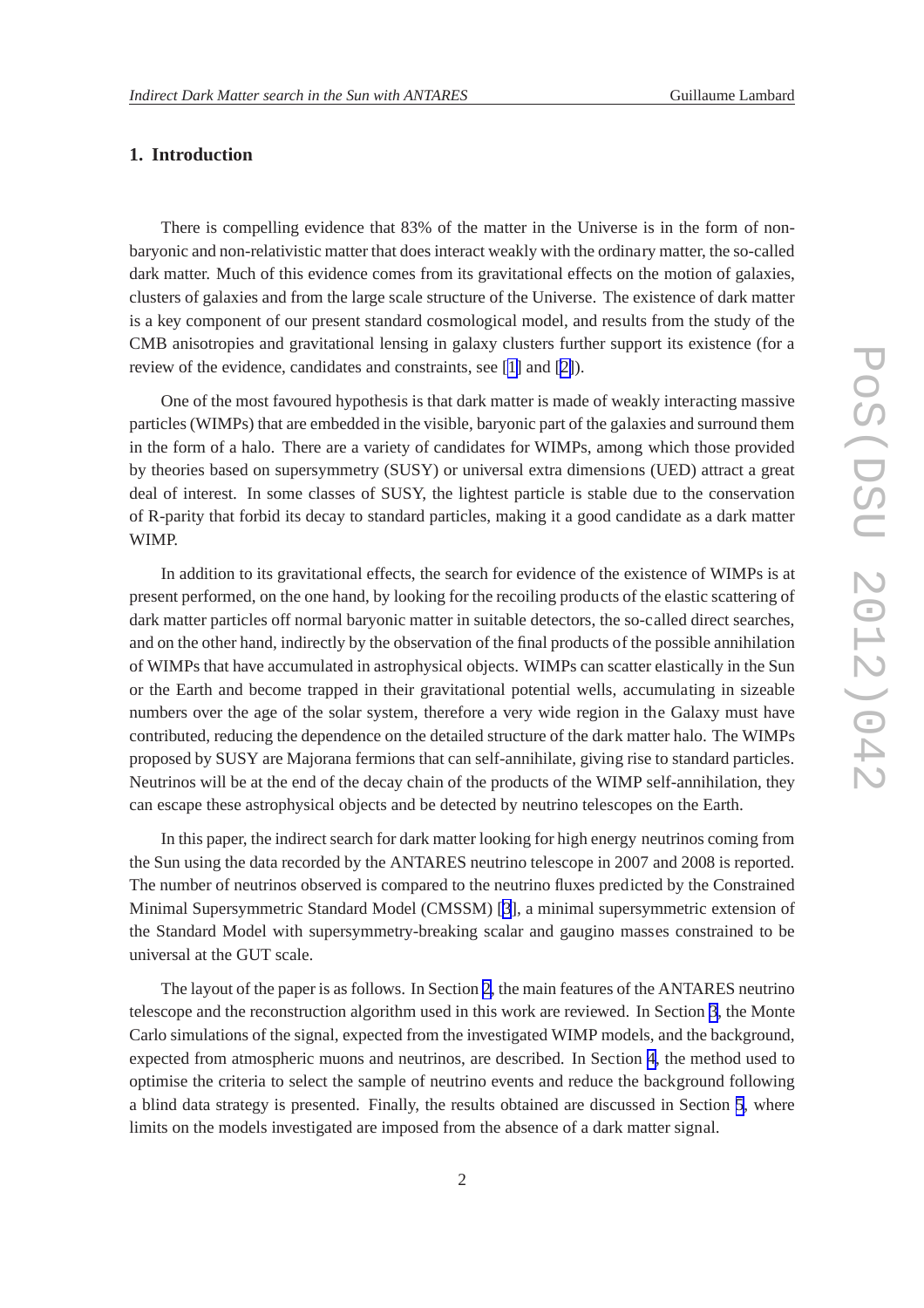## <span id="page-2-0"></span>**2. The ANTARES neutrino telescope**

ANTARES is the first undersea neutrino telescope and the largest of its kind in the Northern Hemisphere [[4](#page-7-0)]. It is located at 2475 m depth in the Mediterranean Sea, 40 km offshore from Toulon (France) at  $42°48'$  N and  $6°10'$  E.

The telescope consists of 12 mooring detection lines made up of 25 storeys each. The standard storey is composed of a local control module that contains the front-end and slow-control electronics and three optical modules (OMs) that house a 10-inch photomultiplier. The OMs are looking 45◦ downwards in order to optimise their acceptance to upgoing light and to avoid the effect of sedimentation and biofouling. The length of the lines is 450 m and the horizontal distance between neighbouring lines is 60-75 m. The absolute time accuracy is ensured at the millisecond level by the UTC time provided by the GPS system connected to the clock system of the detector. The relative time between the elements of the detector is achieved by calibration of the lines in the laboratory with short light pulses, by the use of a 25 MHz clock system and by the operation of a series of optical beacons distributed along the lines that emit short light pulses through the water. A relative timing of the order of one nanosecond is reached. Additional information on the detector can be found in reference [[4\]](#page-7-0).

Neutrinos are detected through the products of their interaction with the matter inside or close to the detector. In the channel of neutrino observation used in this work, a high energy neutrino interacts in the rock below the detector producing a relativistic muon that can travel hundreds of meters and cross the detector or pass nearby. This muon induces Cherenkov light when travelling through the water, which is detected by the OMs. From the time and position information of the hits in the OMs, the direction of the muon – which at high energy is essentially that of the neutrino – can be reconstructed.

Data-taking started in 2007 when only 5 lines of the detector where installed. The full detector was connected in May 2008 and has been operating ever since, except for some periods in which repair and maintenance operations have taken place. For this work the data taken during 2007 and 2008 has been used. Results of other searches using this data-taking period can be found elsewhere [[5, 6](#page-7-0), [7](#page-7-0)].

The reconstruction of the track from the position and time of the hits of the Cherenkov photons in the OMs is a key ingredient of the physics analysis. In this work, a dedicated fast algorithm to reconstruct the muon track is used [[8\]](#page-7-0). The algorithm is based on the minimization of a  $\chi^2$ -like quality parameter, *Q*, that uses the differences of the expected and actual times of the detected photons corrected by the effect of light absorption in water.

Monte Carlo simulations indicate that selecting tracks with a quality parameter per degree of freedom of the fit smaller than 1.4 results in a purity of 90% for upward reconstructed multi-line atmospheric neutrinos, the contamination being misreconstructed downgoing atmospheric muon events, with an angular resolution of about few degrees at energies of tens of GeV, driven at  $\sim$  40% by the kinematic of the neutrinos in low energy regime.

### **3. Signal and background simulation**

The number of muon neutrinos as a function of their energy arriving at the Earth's surface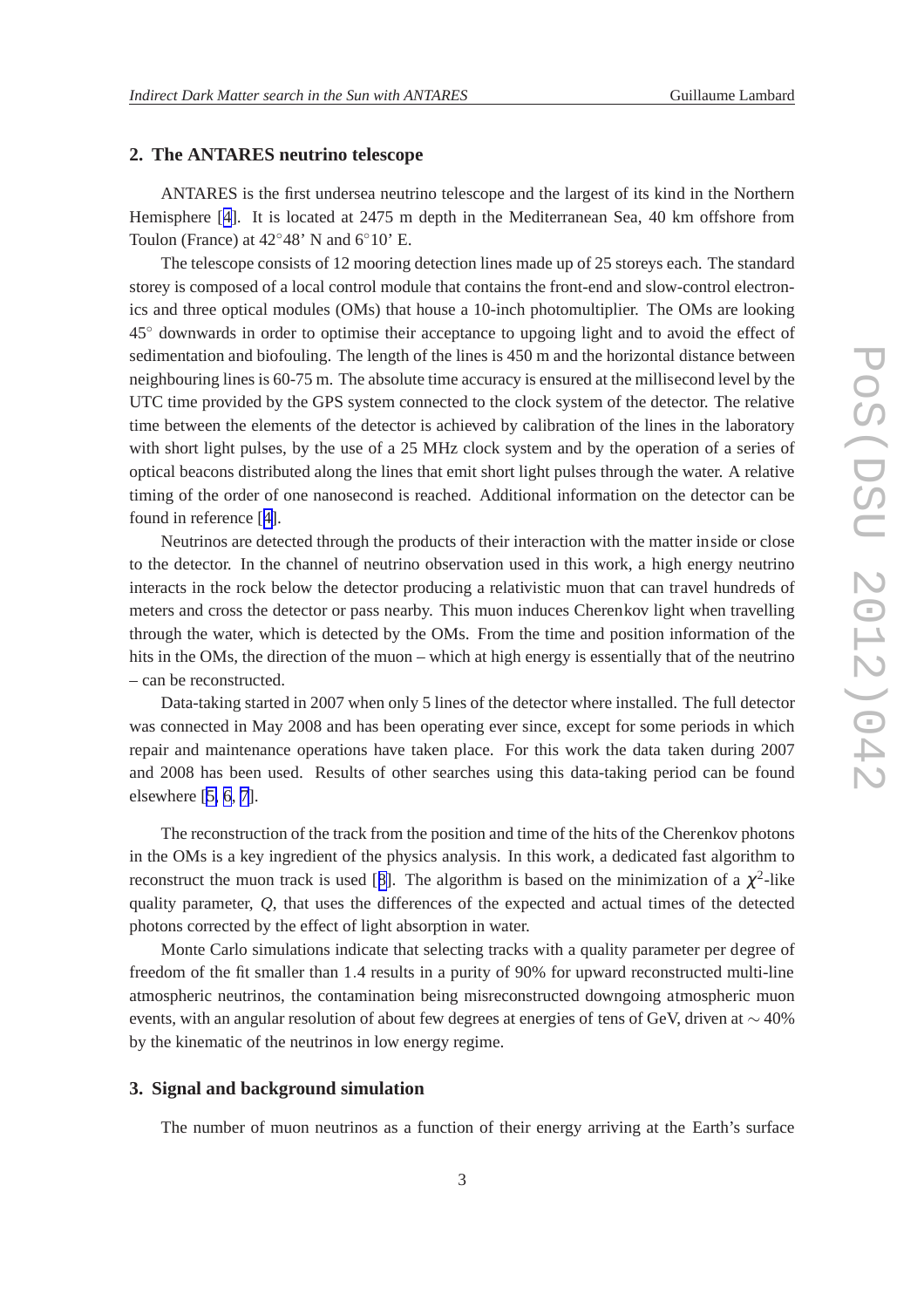<span id="page-3-0"></span>from the Sun's core,  $dN_v/dE_v$ , is computed using the software package WimpSim [[9](#page-7-0)]. The usual self-annihilation channels ( $q\bar{q}$ , *ll*, *WW*, *ZZ*, Higgs doublets  $\phi \phi^*$  and  $v\bar{v}$ ) were simulated for 17 different WIMP masses from 10 GeV to 10 TeV. Oscillations between the three neutrino flavours both in the Sun and during their flight to Earth as well as  $\nu$  absorption and  $\tau$  lepton regeneration in the Sun are taken into account.

For the CMSSM, three main self-annihilation channels were chosen for the lightest neutralino,  $\tilde{\chi}_1^0$ , namely: a soft neutrino channel,  $\tilde{\chi}_1^0 \tilde{\chi}_1^0 \to b\bar{b}$ , and two hard neutrino channels,  $\tilde{\chi}_1^0 \tilde{\chi}_1^0 \to W^+W^$ and  $\tilde{\chi}_1^0 \tilde{\chi}_1^0 \to \tau^+\tau^-$ . Since which of these three channels is dominant depends on the region of the CMSSM parameter space being analysed [[10\]](#page-7-0), a 100% branching ratio was assumed for all of them in order to explore them on an equal footing.

The main backgrounds for this search are muons and neutrinos produced in the interaction of cosmic rays with the atmosphere. Downgoing atmospheric muons dominate the trigger rate, which ranges from 3 to 10 Hz depending on the exact trigger conditions. They are simulated using Corsika [[11\]](#page-7-0). Upgoing atmospheric neutrinos, which are recorded at a rate of ∼1 mHz (about four per day) [[4\]](#page-7-0), are simulated according to the parametrisation of the atmospheric  $v_{\mu}$  flux from [\[12](#page-7-0)] in the energy range from 10 GeV to 10 PeV.

The Cherenkov light produced in the vicinity of the detector is propagated taking into account light absorption and scattering in sea water. The angular acceptance, quantum efficiency and other characteristics of the PMTs are taken from [[13\]](#page-7-0) and the overall geometry corresponded to the layout of the ANTARES detector [[4\]](#page-7-0) according to the data taking periods (from 5 to 12 line configurations).

#### **4. Optimisation of the event selection criteria**

The data set used in this analysis comprises a total of 2,693 runs recorded between the 27*th* of January 2007 and the 31*st* of December 2008, corresponding to a total livetime of ∼294.6 days. The detector consisted of 5 lines for most of 2007 and of 9, 10 and 12 lines for 2008.

Only upgoing events are kept in the analysis. The muon tracks are required to have  $\cos\theta$ 0.9998 in order to exclude those for which the fit stopped at the boundary. The fit is required to use a number of hits greater than five in at least two lines in order to ensure a non-degenerate 5-parameter fit with a proper reconstruction of the azimuth angle.

The UTC time of the events is uniformly randomised on the period of the data taking in order to estimate the background in the Sun's direction from the data itself. The local coordinates  $(\theta, \theta)$ φ) are kept so as to preserve the detector geometry in the optimisation of the selection criteria. This procedure provides a means to follow a *data blinding* strategy while using all the relevant information on the detector's performance.

The values used in the event selection criteria for the quality parameter, *Q*, and for the aperture of the search cone in the Sun's direction, Ψ, are optimised following the model rejection factor (MRF) technique [[14\]](#page-7-0). For each WIMP mass and each annihilation channel, the values of *Q* and Ψ used are those that minimized the MRF as defined by:

$$
MRF = \frac{\bar{\mu}^{90\%}}{\sum_{i} A_{eff}^{i}(M_{\text{WIMP}}) \times T_{eff}^{i}},
$$
\n(4.1)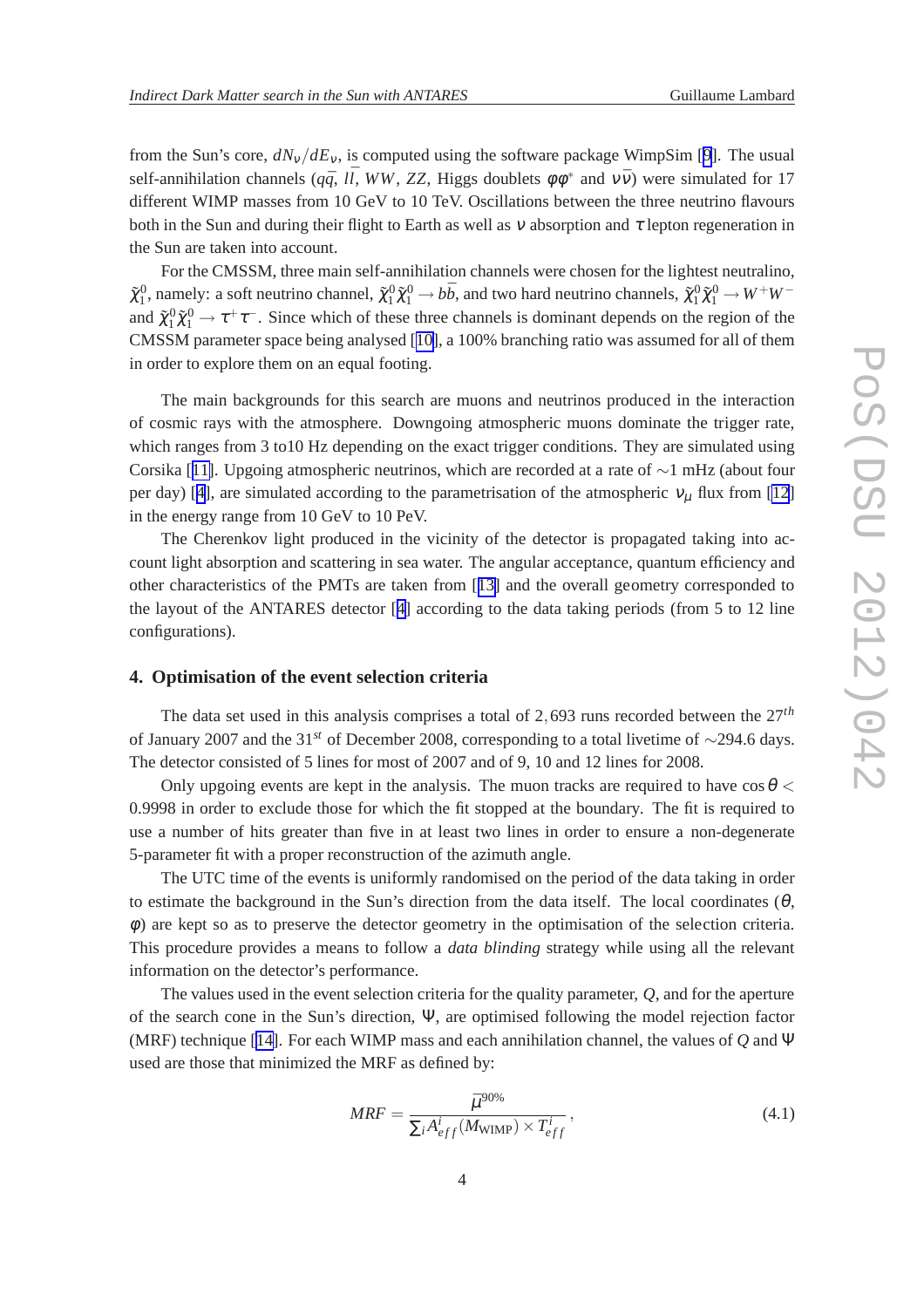<span id="page-4-0"></span>where the index *i* denotes the different periods in the detector infrastructure (5, 9, 10 and 12 detection lines),  $\bar{\mu}^{90\%}$  is the average upper limit at 90% confidence level (CL) computed from the time-scrambled data set and using a Poisson distribution in the Feldman-Cousins approach [\[15](#page-7-0)]; *T*<sup>*i*</sup><sub>*eff*</sub> is the livetime for each detector configuration in 2007-2008, namely: ∼134.6, ∼38, ∼39 and ∼83 days for 5, 9, 10 and 12 lines respectively. The effective area averaged over the neutrino energy,  $A_{eff}(M_{\text{WIMP}})^i$ , is defined as (the index *i* is implied):

$$
A_{eff}(M_{\text{WIMP}}) = \sum_{v,\bar{v}} \left( \frac{\int_{E_v^{th}}^{M_{\text{WIMP}}} A_{eff}(E_{v,\bar{v}}) \frac{dN_{v,\bar{v}}}{dE_{v,\bar{v}}} dE_{v,\bar{v}}}{\int_0^{M_{\text{WIMP}}} \frac{dN_v}{dE_v} dE_v + \frac{dN_{\bar{v}}}{dE_{\bar{v}}} dE_{\bar{v}}} \right), \qquad (4.2)
$$

where  $E_V^{th} = 10$  GeV is the energy threshold for neutrino detection in ANTARES,  $M_{\text{WIMP}}$  is the WIMP mass,  $dN_{v, \bar{v}}/dE_{v, \bar{v}}$  is the energy spectrum of the neutrinos or the anti-neutrinos at the surface of the Earth for the three channels of interest in this analysis, and  $A_{eff}(E_{v,\bar{v}})$  is the effective area of ANTARES as a function of the neutrino or anti-neutrino energy. Due to their different crosssections these two effective areas are slightly different and therefore are studied separately.

#### **5. Results and discussion**

Once the optimised values of *Q* and Ψ were obtained using the time-scrambled data, the data sample is unblinded. Figure 1 shows the distribution of the spatial angle between the tracks of the events and the Sun's direction obtained after applying the basic selection criteria on the zenith angle and the minimum number of hits and lines. A total of 27 events were found within a 20 degrees spatial angle and no excess in the Sun's direction above the scrambled background are observed.

Using the values for the cuts obtained in the optimisation procedure, limits on the  $v_{\mu} + \bar{v}_{\mu}$ flux,  $\phi_{v_\mu + \bar{v}_\mu}$ , can be extracted from the data according to:



**Figure 1: Left:** Distribution of the spatial angle  $\Psi \in [0^o, 20^o]$  of the event tracks with respect to the Sun's diretion for the expected background computed from the time-scrambled data (solid blue line) compared to the data after the basic selection criteria (black triangles). A  $1\sigma$  Poisson uncertainty is shown for each data point (black cross). **Right:** 90% CL upper limit on the muon flux as a function of the WIMP mass in the range  $M_{\text{WIMP}} \in [50 \text{ GeV}; 10 \text{ TeV}]$  for the three channels  $b\bar{b}$  (green),  $W^+W^-$  (blue) and  $\tau^+\tau^-$  (red, ANTARES only). The results from SuperKamiokande 1996−2008 [\[17](#page-7-0)] (dotted lines) and IceCube-40 plus AMANDA 2001-2008 [\[18](#page-7-0)] (dashed lines) are also shown.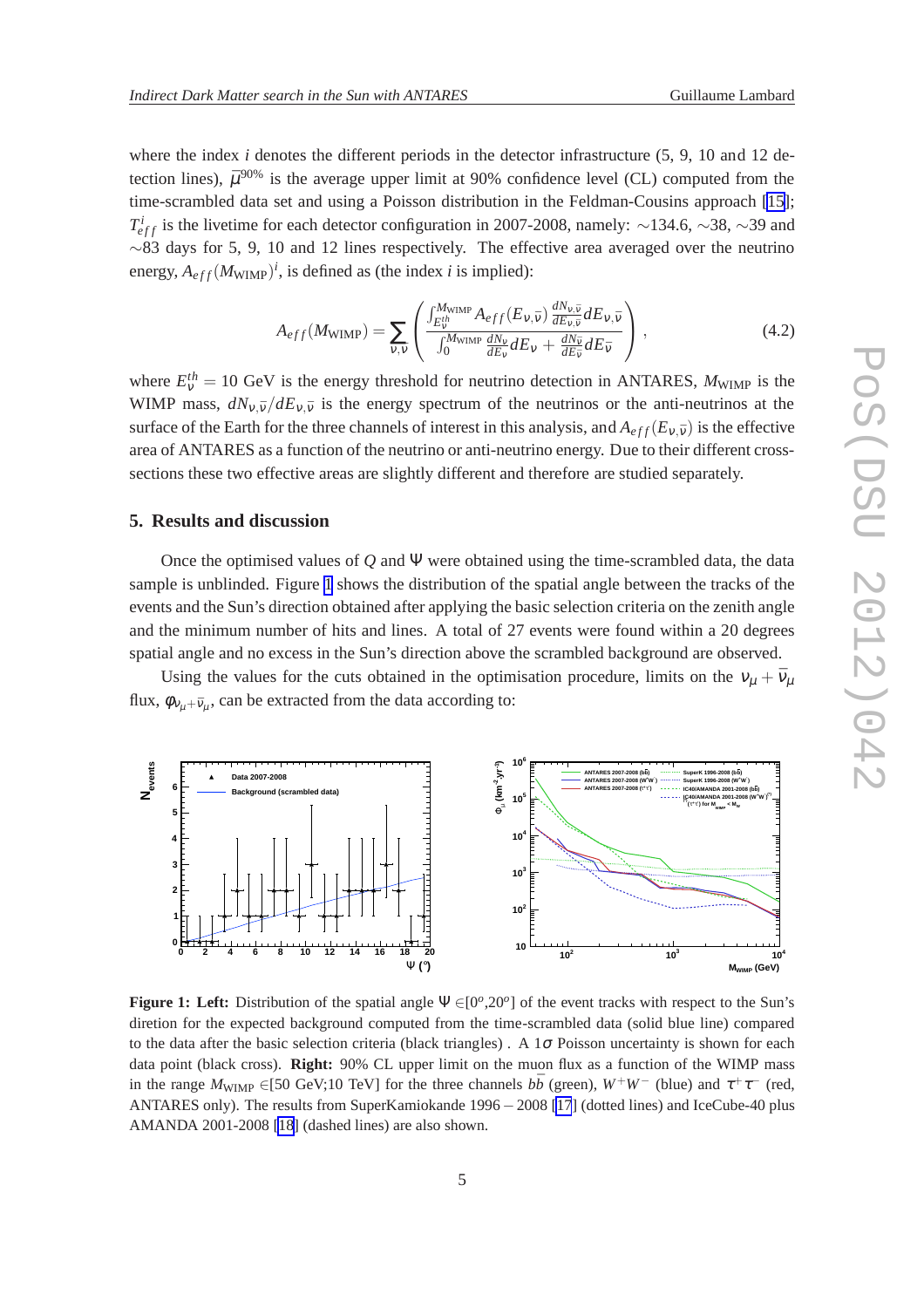$$
\phi_{v_{\mu} + \bar{v}_{\mu}} = \frac{\mu^{90\%}}{\sum_{i} A_{eff}^{i}(M_{\text{WIMP}}) \times T_{eff}^{i}},
$$
\n(5.1)

<span id="page-5-0"></span>where  $\mu^{90\%}$  is the upper limit at 90% CL on the number of observed events and the rest of variables have the same meaning as in Eq. [4.1](#page-3-0).

The corresponding limits for muons are calculated using a conversion factor between the neutrino and the muon fluxes  $(\phi_{\mu} = \Gamma_{v \to \mu} \times \phi_{v_{\mu} + \bar{v}_{\mu}})$  computed using DarkSusy [[16\]](#page-7-0). Figure [1](#page-4-0) (on the right) shows the 90% CL muon flux limits  $\phi_{\mu}$  for the channels  $b\bar{b}$ ,  $W^+W^-$  and  $\tau^+\tau^-$ . The latest results from SuperKamiokande [[17\]](#page-7-0) and IceCube-40 plus AMANDA [\[18](#page-7-0)] are also shown for comparison. Despite its smaller detector volume, the ANTARES limits both in the soft and hard channels are similar to those obtained by IceCube40 and AMANDA in the mass range  $M_{\text{WIMP}}$  ∈[50;100] GeV. In this mass range most of the sensitivity of the South Pole telescopes comes from AMANDA-II, whose effective area and energy threshold were similar to those of ANTARES in its 12-line configuration. Compared to the limits set by SuperKamiokande, those of ANTARES are more stringent in the high mass region  $M_{\text{WIMP}} > 150 \text{ GeV}$ .

Systematic uncertainties have been taken into account and included in the evaluation of the limits using the approach of reference [\[23\]](#page-7-0) by means of the Pole software. The total systematic uncertainty on the detector efficiency is around 20% and comes mainly from the efficiency and time resolution uncertainties of the OMs, the total angular resolution and the absolute pointing accuracy. This uncertainty translates into an increase of the upper limit between 3% and 6% depending on the WIMP mass.



**Figure 2:** 90% CL upper limits on the SD and SI WIMP-proton cross-sections (left and right hand respectively) as a function of the WIMP mass in the range  $M_{\text{WIMP}} \in [50 \text{ GeV}; 10 \text{ TeV}]$ , for the three channels:  $b\bar{b}$ (green),  $W^+W^-$  (blue) and  $\tau^+\tau^-$  (red), for ANTARES (solid line) compared to the results of other indirect search experiments: SuperKamiokande 1996 − 2008 [[17\]](#page-7-0) (dotted lines) ,IceCube-40 plus AMANDA 2001-2008 [[18](#page-7-0)] (dashed lines) and Baksan 1978−2009 [[19\]](#page-7-0) (colored dot-dashed line) and the result of the most stringent direct search experiments (black): PICASSO 2007−2012 [\[21](#page-7-0)] (two-dots-dashed line), KIMS 2011−2012 [[20](#page-7-0)] (black dot-dashed line) and XENON100 2011−2012 [[22\]](#page-7-0) (dashed line). For a comparison to the theoretical expectations, grid scans corresponding to the CMSSM model have been added.

Assuming equilibrium between the WIMP capture and self-annihilation rates in the Sun, the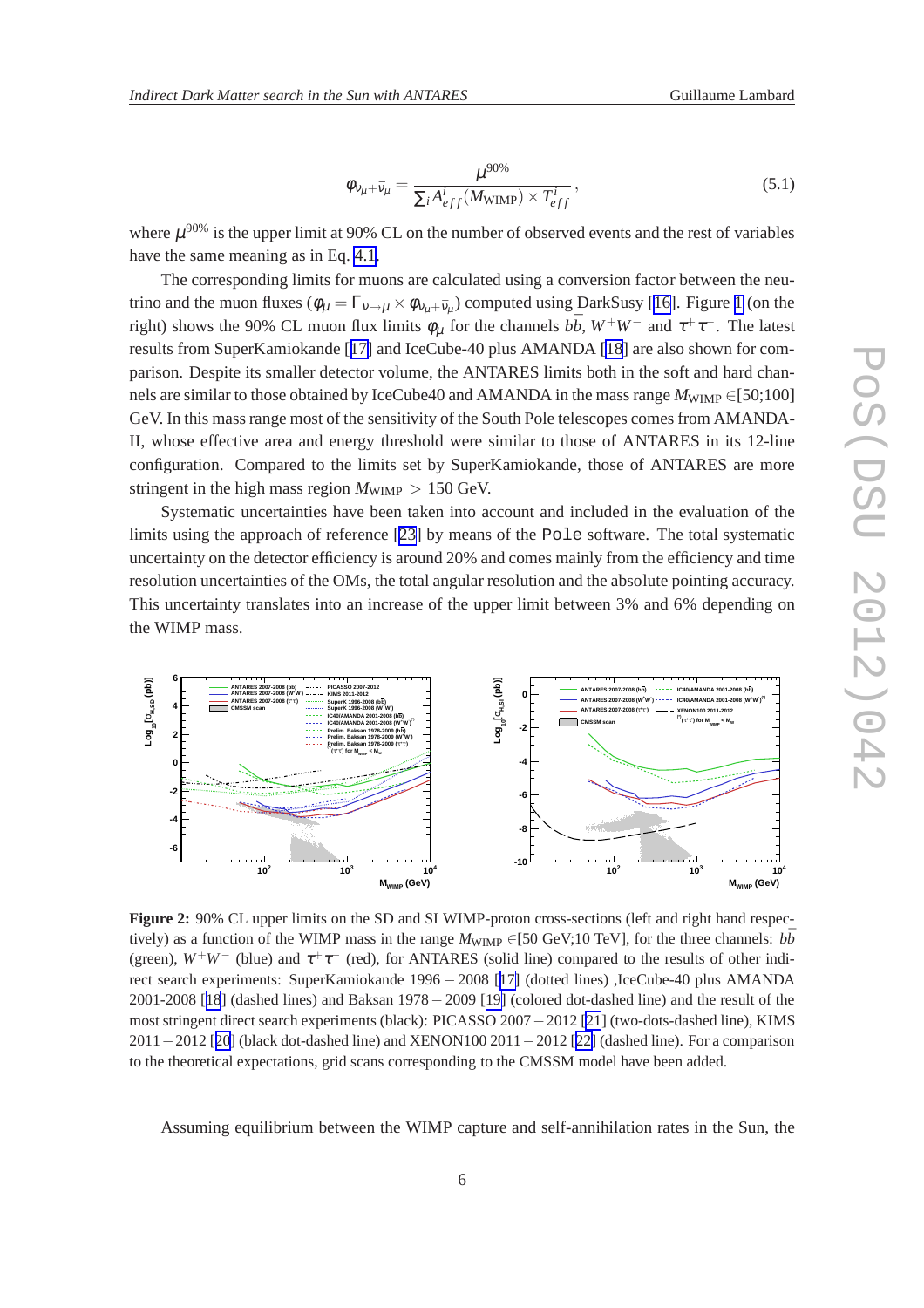limits on the spin-dependent (SD) and the spin-independent (SI) WIMP-proton scattering crosssections can be obtained for the case in which one or the other is dominant.

A conservative approach to the dark matter local halo was considered assuming a gravitational effect of Jupiter on the Sun's capture rate, which reduces about 13%(87%) the SD capture and about 1% (12%) the SI capture for 1(10) TeV WIMPs. A local dark matter density of about 0.3 GeV.cm−<sup>3</sup> was assumed. No additional dark matter disk that could enhance the local dark matter density was considered (see [[24\]](#page-7-0) for a discussion).

The 90% CL limits for the SD and SI WIMP-proton cross-sections extracted from the channels  $b\bar{b}$ ,  $W^+W^-$  and  $\tau^+\tau^-$  are presented in Figure [2.](#page-5-0) The latest results from SuperKamiokande, IceCube-40+AMANDA and Baksan together with the latest and the most stringent limits from the direct search experiments PICASSO, KIMS and XENON100 are also shown. The allowed parameter space from CMSSM model according to the results from an adaptative grid scan performed with DarkSUSY 5.0.6 [[16\]](#page-7-0) are also shown. For a proper comparison all the limits presented in Figure [2](#page-5-0) are computed with a muon energy threshold at  $E<sub>u</sub> = 1$  GeV. For these figures, the shaded regions show a grid scan of the model parameter space taking into account the last limits for the Higgs boson mass from ATLAS and CMS merged together such as  $M_H = 125 \pm 2 GeV$ . A relatively large constraint on the neutralino relic density  $0 < \Omega_{CDM} h^2 < 0.1232$  is used not to enclose the studied dark matter particle to only one possible nature.

The neutrino flux due to WIMP annihilation in the Sun is highly dependent on the capture rate of WIMPs in the core of the Sun, which in turn is dominated by the SD WIMP-proton crosssection. This makes these indirect searches better compared to direct search experiments such as KIMS and COUPP. This is not the case for the SI WIMP-proton cross-section, where the limits coming from direct search experiments such as CDMS and XENON100 are better thanks to their target materials. Therefore, there is a sort of complementarity between both types of searches.

### **Acknowledgments**

The authors acknowledge the financial support of the funding agencies: Centre National de la Recherche Scientifique (CNRS), Commissariat à l'énegie atomique et aux énergies alternatives (CEA), Agence National de la Recherche (ANR), Commission Européenne (FEDER fund and Marie Curie Program), Région Alsace (contrat CPER), Région Provence-Alpes-Côte d'Azur, Département du Var and Ville de La Seyne-sur-Mer, France; Bundesministerium für Bildung und Forschung (BMBF), Germany; Istituto Nazionale di Fisica Nucleare (INFN), Italy; Stichting voor Fundamenteel Onderzoek der Materie (FOM), Nederlandse organisatie voor Wetenschappelijk Onderzoek (NWO), the Netherlands; Council of the President of the Russian Federation for young scientists and leading scientific schools supporting grants, Russia; National Authority for Scientific Research (ANCS), Romania; Ministerio de Ciencia e Innovación (MICINN), Prometeo of Generalitat Valenciana and MultiDark, Spain; Agence de l'Oriental and CNRST, Morocco. We also acknowledge the technical support of Ifremer, AIM and Foselev Marine for the sea operation and the CC-IN2P3 for the computing facilities.